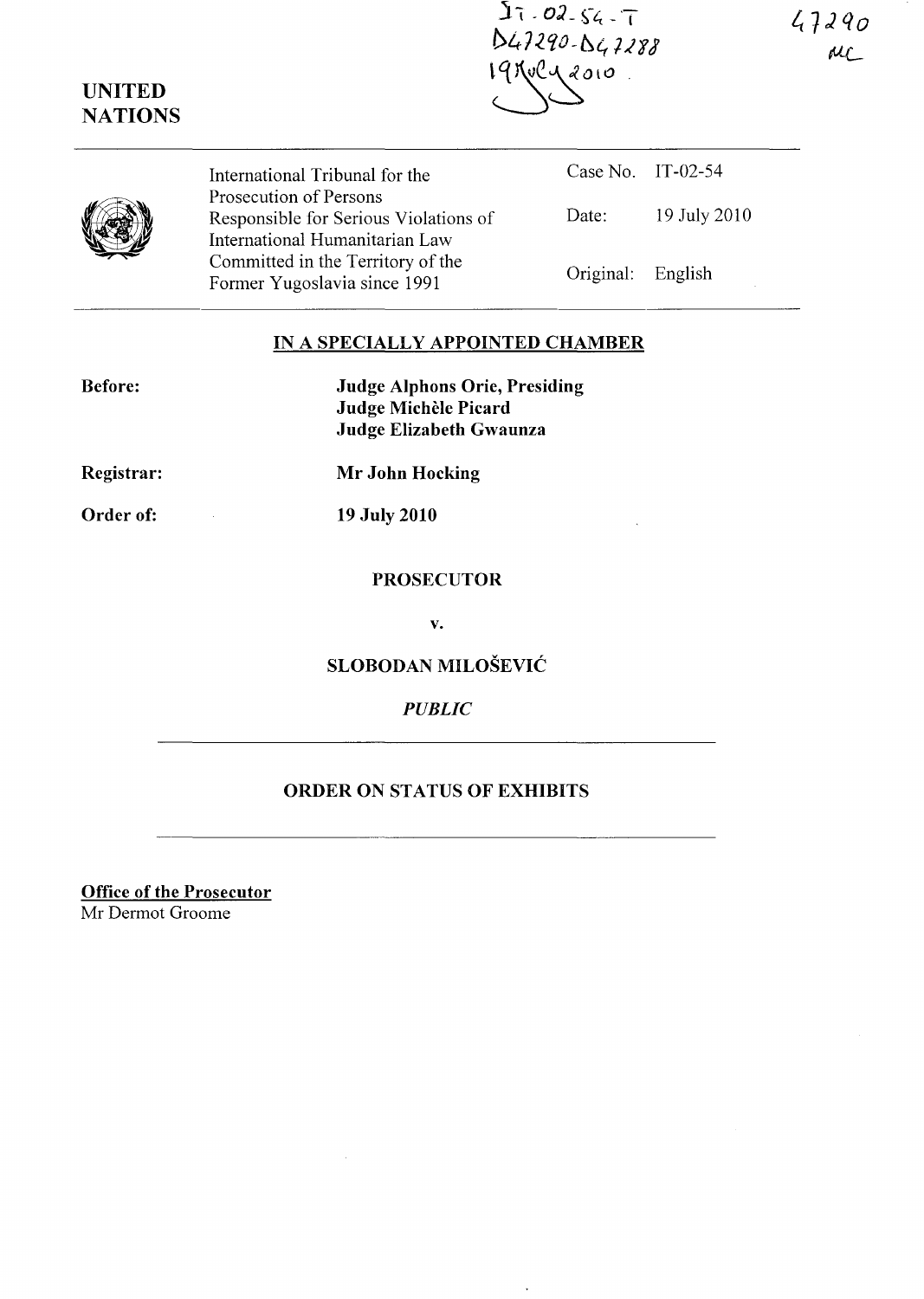**THIS SPECIALLY APPOINTED CHAMBER** of the International Tribunal for the Prosecution of Persons Responsible for Serious Violations of International Humanitarian Law Committed in the Territory of the Former Yugoslavia since 1991 ("Tribunal");

**NOTING** the Prosecution's motion of 12 July 2010<sup>1</sup>, wherein it requests that public exhibits 416 Tab 1, 416 Tab 2, and 416 Tab 3 ("Documents") be placed under seal in order to protect the identity of Witness B-071 ("Motion");<sup>2</sup>

**NOTING** the President's order of 13 July 2010 assigning the Motion to "the Trial Chamber seised of the proceedings in *Prosecutor v. Jovica Stanisit and Franko Simatovit* for the purposes of disposing of the Motion" ("Order");<sup>3</sup>

**INTERPRETING** the Order to mean that Judges Orie, Picard, and Gwaunza as the Trial Chamber seised of the proceedings in *Prosecutor v. Jovica Stanišić and Franko Simatović* are assigned as a specially appointed Chamber to dispose of the Motion;

**RECALLING** the Trial Chamber's "Decision on Confidential With Confidential And *Ex Parte*  Annexes Prosecution Motion for Trial Related Protective Measures for Witnesses" of 19 March 2003, which, *inter alia,* granted a pseudonym to Witness B-071;

**CONSIDERING** that the Documents may reveal the identity of Witness B-071;

**PURSUANT TO** Rule 54 of the Tribunal's Rules of Procedure and Evidence;

<sup>&</sup>lt;sup>1</sup> The motion was also inadvertently filed on 13 July 2010 under the case number IT-03-69.

<sup>&</sup>lt;sup>2</sup> Prosecution's Motion to Place Under Seal Previously Admitted Public Documents Pertaining to Witness B-071, 12 July 2010.

<sup>&</sup>lt;sup>3</sup> Order Assigning Motion to Trial Chamber, 13 July 2010. The Order was also inadvertently filed on 13 July 2010 under the case number IT-03-69.